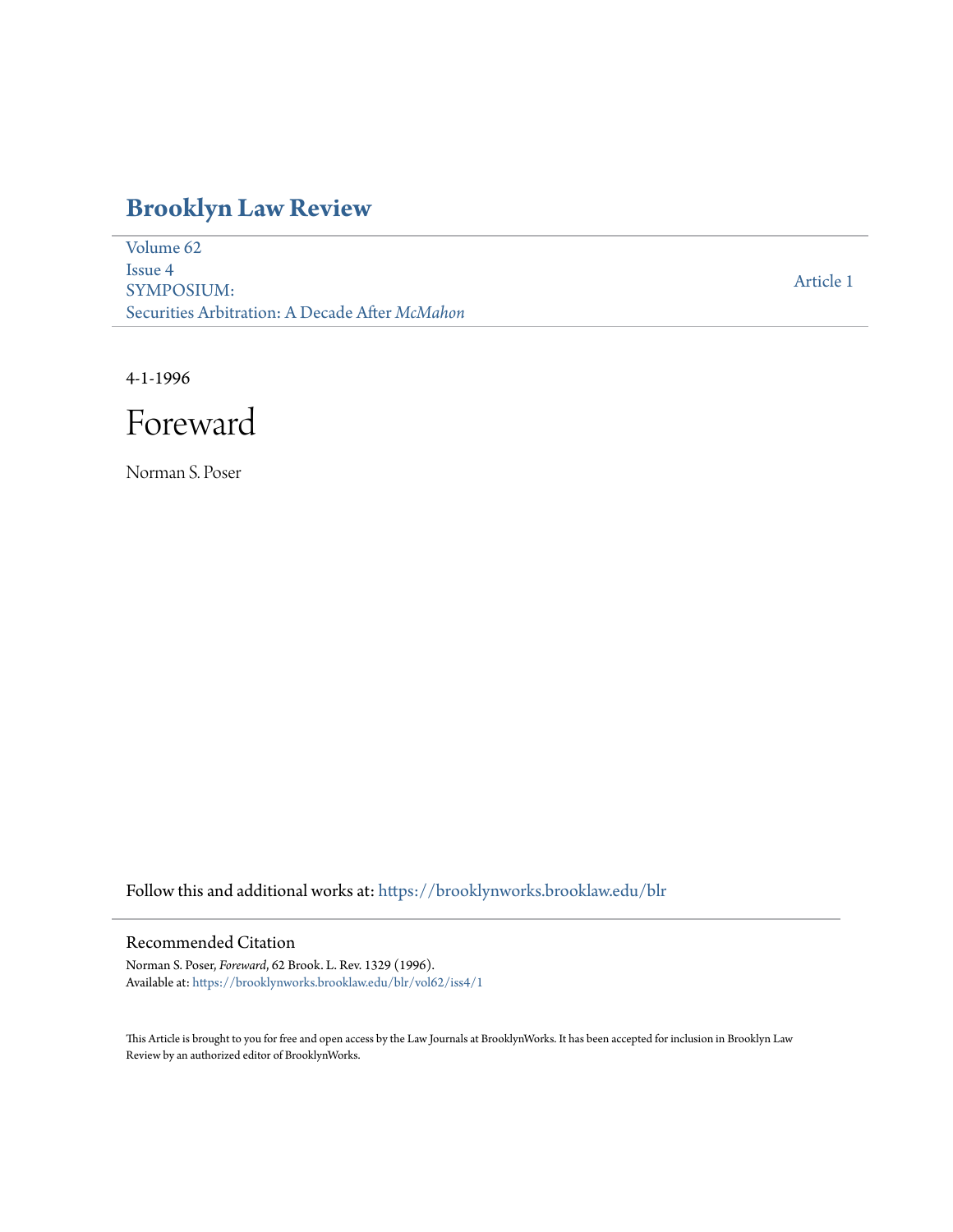# **BROOKLYN LAW REVIEW**

Volume **62** 1996 Number 4

## **FOREWORD**

## SECURITIES ARBITRATION: A DECADE AFTER *McMAHON"*

#### *Norman S. Posert*

October **25,** 1996

I welcome you to the Brooklyn Law School Symposium on securities arbitration. With a federal appellate judge, a former commissioner of the Securities and Exchange Commission, and a group of distinguished academic scholars in the areas of arbitration and securities law participating in today's program, I am confident that this Symposium will provide a lively and useful discussion.

I will use my introduction to the Symposium to bring to the fore a problem that has not been much discussed by courts or scholars, but which nevertheless threatens to limit the usefulness of securities arbitration.<sup>1</sup> I am referring to the

**<sup>\*©1996</sup>** Norman **S.** Poser. **All** Rights Reserved.

**t** Professor of Law, Brooklyn Law School; LL.B., **1958,** Harvard Law School; AB., 1948, Harvard College. **<sup>1</sup>**Occasionally, judges have expressed concern about the impact on investors of

arbitration related litigation. For example: "I remain troubled **by** the practical effect for respondents-residents of the States of Florida and Virginia-who now have to litigate the brokerage firms' Statute of Limitations defenses in New York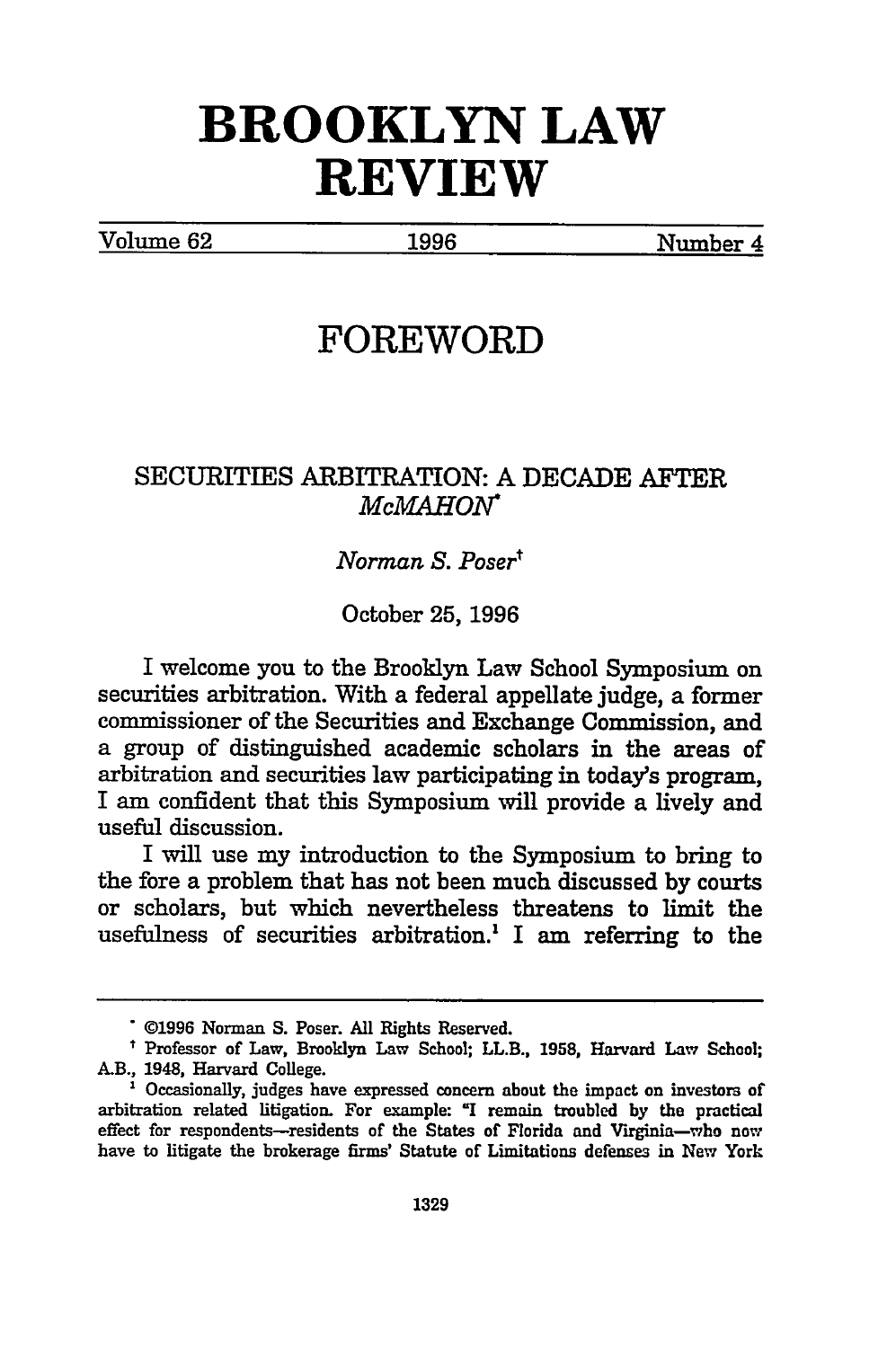tendency of parties who have agreed to arbitrate their disputes to engage in extended court litigation of issues collateral to the arbitration.

*Shearson/American Express, Inc. v. McMahon* held that agreements to arbitrate claims under the federal securities laws were enforceable.<sup>2</sup> At the time, some feared that investors would be treated unfairly when their claims were heard before arbitration panels rather than federal courts; while others believed that the speed and economy of arbitration would benefit brokers and investors alike. Arbitration was expected to provide relief from the "rampant growth of the civil docket in the United States," which Judge Selya has described as an example of 'hypertrophy" or the "overgrowth... of an organ or part... resulting from unusually steady or severe use."3

I do not believe that either the fears or the optimistic claims that were expressed a decade ago have materialized. According to the United States General Accounting Office, there is no evidence of any systematic unfairness to investors in arbitrations.4 On the other hand, arbitration has lost some of the speed and economy which are the principal reasons for its existence. Judge Selya discusses this development in his contribution to this Symposium issue.5 To some extent, the tendency of arbitration to become more like litigation-and, thus, to take on some of the most undesirable features of litigation-is due to efforts to make arbitration more fair. What is emerging is a compromise between the competing goals of investor protection and the efficiency, privacy and finality of arbitration.<sup>6</sup>

State court before ever reaching the arbitrators' door." Smith Barney, Harris Upham & Co., Inc. v. Luckie, **85** N.Y.2d 193, 207, 647 N.E.2d 1308, 1316, 623 N.Y.S.2d 800, 808 (1995) (Kaye, C.J., concurring).

**2** 482 U.S. 220, *reh'g denied,* 483 U.S. 1056 (1987).

**4** UNITED STATES GENERAL ACCOUNTING **OFFICE,** SEcumTiEs ARBITRATION: HOW INVESTORS FARE **6** (GAO/GGD-92-74) (May **1992)** [hereinafter GAO REPORT].

**'** Bruce M. Selya, *Arbitration Unbound? The Legacy of* McMahon, 62 BROOK. L. REV. 1433, 1445-47 (1996).

**'** Norman S. Poser, *When ADR Eclipses Litigation: The Brave New World of Securities Arbitration,* 59 BROOK. L. REV. 1097, 1113 (1993).

Securities Indus. Ass'n v. Connolly, **883** F.2d 1114, 1116 (1st Cir. 1989) (quoting WEBSTER'S THIRD INT'L DICTIONARY 1114 **(1981)),** *cert. denied,* 495 U.S. **956** (1990).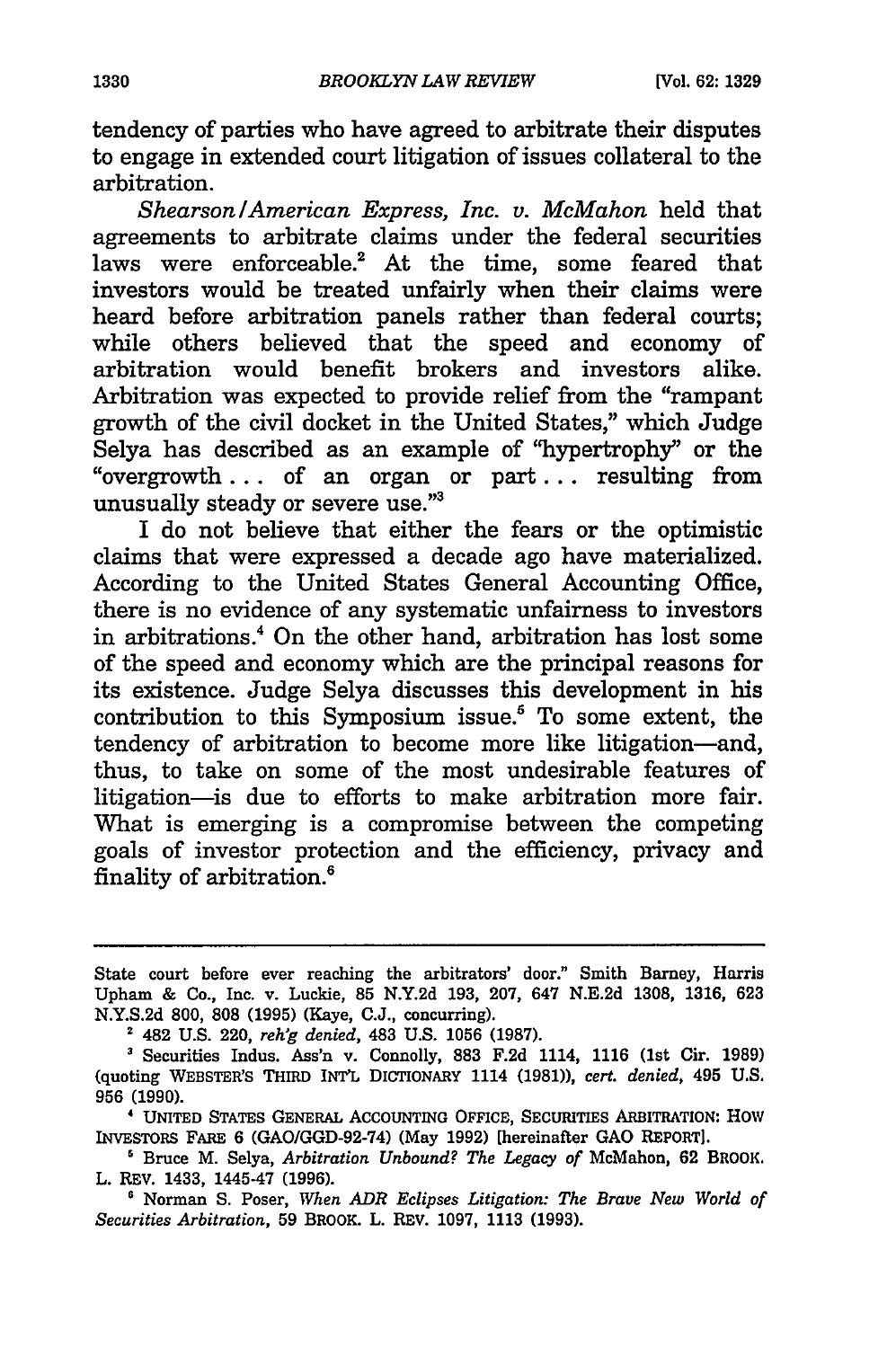The impact of mandatory arbitration on the legal system, and on the respective rights of brokerage firms and investors, has turned out to be more complex than many persons predicted in **1987.** In the *McMahon* case itself, a brokerage **firm** was successful in its attempt to enforce an agreement with a customer to arbitrate future disputes. Conversely, the customer was unsuccessful in his attempt to avoid enforcement of the agreement. In *McMahon,* as in many of the arbitration cases during the 1980s, the investor wanted to try his case in court, while the brokerage firm wanted to arbitrate.

Since 1987, many brokerage firms, including the largest firms, have required their customers to arbitrate all disputes.<sup>7</sup> Most firms' printed customer agreements contain arbitration clauses, and customers, especially those who wish to open margin accounts or to trade options, have no practical choice but to sign. Arbitration is based on agreement, and nobody can be forced to arbitrate unless he or she has consented to do so. The courts, however, have shown little sympathy for customers who sign an arbitration agreement and later claim that they were induced to sign by fraud' or that the agreement was an unconscionable contract of adhesion.<sup>9</sup> Professor Speidel's article discusses the consensual basis of arbitration in the world that *McMahon* created.

Anyone who even begins to review the large volume of judicial decisions concerning arbitration during the past decade will see that a curious role reversal has taken place. Today, although brokerage firms continue to include arbitration clauses in their customer agreements, it is more likely to be the brokerage firm than the investor who seeks assistance from the courts to limit the role and authority of arbitrators. I am thinking of such important issues as whether arbitrators have the authority to award punitive damages,<sup>11</sup> whether an

**GAO** REPORT, *supra* note 4, at **28-29.**

*<sup>8</sup> See, e.g.,* Cohen v. Wedbush, Noble, Cooke, Inc., 841 **F.2d** 282, **287** (9th Cir. **1988).**

*<sup>&#</sup>x27; See, e.g.,* Adams v. Merrill Lynch Pierce Fenner **&** Smith, **888 F.2d 696, 700** (10th Cir. **1989);** Driscoll v. Smith Barney, Harris, Upham **&** Co., **815 F.2d 655, 658-59** (11th Cir.), *cert. denied,* 484 **U.S.** 914 **(1987);** Coleman v. Prudential Bache Se., Inc., **802 F.2d 1350, 1352** (11th Cir. **1986).**

**<sup>&</sup>quot;0** Richard **E.** Speidel, *Contract Theory and Securities Arbitration: Whither Consent,* **62** BROOK. L. REV. **1335 (1996).**

*<sup>&</sup>quot; See, e.g.,* Mastrobuono v. Shearson Lehman Hutton, Inc., **115 S. Ct.** 1212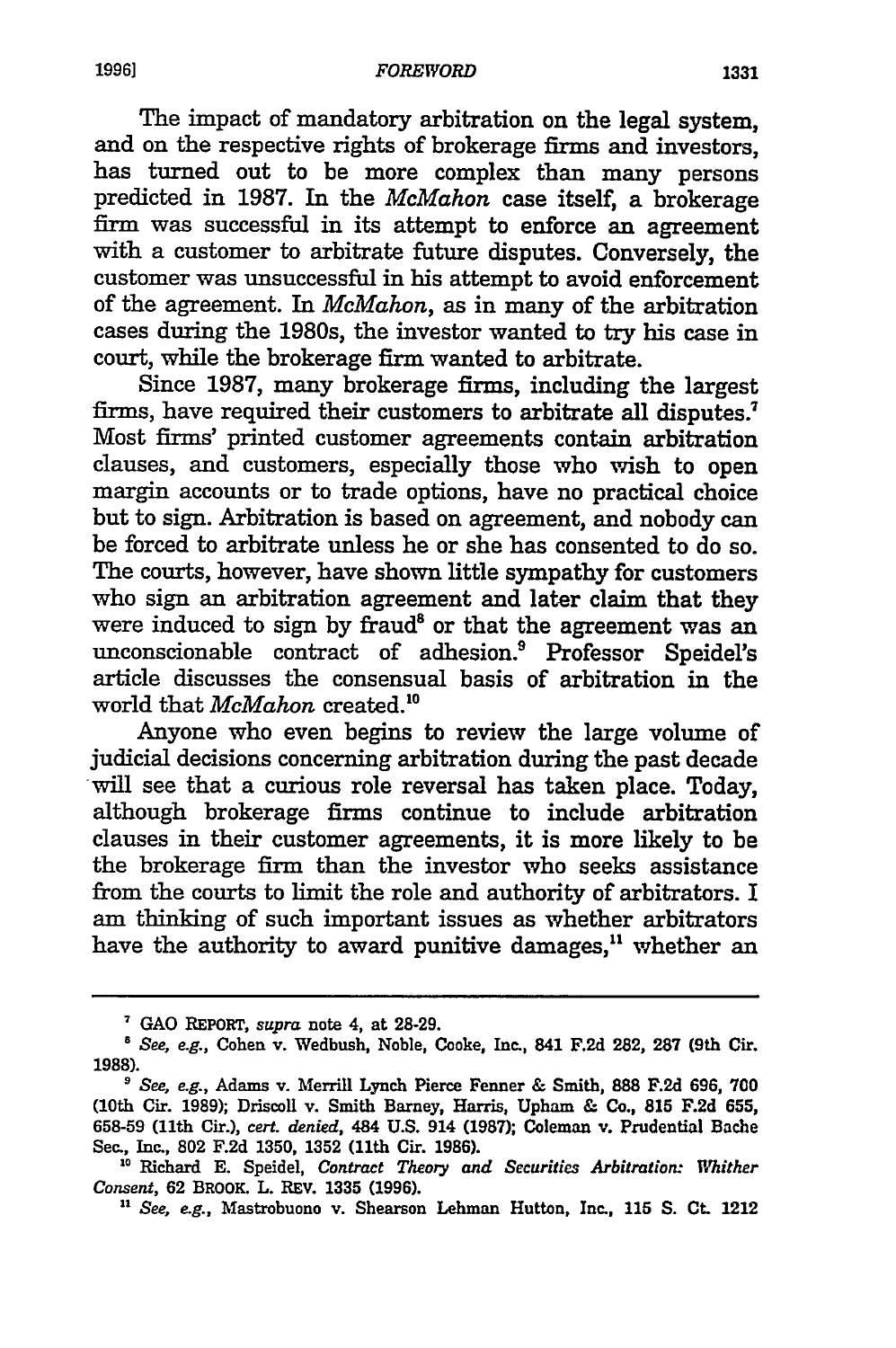arbitration is time-barred, $^{12}$  and whether the arbitration has been brought in the proper forum.<sup>13</sup> Unfortunately, there has been a proliferation of arbitration-related litigation, tending to defeat the purposes of having arbitration in the first place. Instead of saving time and money by arbitrating, the parties may find themselves engaged in two costly proceedings, one before a court and the other before arbitrators.

Having won the battle for mandatory arbitration, the securities industry has found that it is a mixed blessing. Marc Steinberg makes the point in this Symposium issue $<sup>14</sup>$  that</sup> investors today may be better off in an arbitration forum than they would be in court, given the limitations that Congress and the courts have placed on private rights of action under the securities laws. I would add the converse point that brokerage firms often may be better off in court. If we look at the arbitration process, we can see why this is so.

There are no express provisions for motion practice in the securities arbitration rules of the principal arbitration forums: the National Association of Securities Dealers, New York Stock Exchange, and American Arbitration Association. Consequently, claims that a trial judge might dismiss before trial are likely to be heard by arbitrators.

Arbitrators are not subject to the kinds of restraints that a trial judge exercises over a jury. There is no judge to instruct the arbitrators on the law, grant a judgment notwithstanding the verdict or reduce the damages by remittitur. Arbitration procedures are informal and arbitrators are not required to follow the rules of evidence. Arbitrations are conducted in secret, and arbitrators are not required to explain their decisions. Arbitral awards do not have precedential effect. The results of arbitrations are therefore less predictable than in litigation.

Judicial review of arbitral decisions is limited, largely, to arbitrators' corruption or other misconduct.<sup>15</sup> The Federal

**(1995).**

**<sup>12</sup>** See, e.g., PaineWebber, Inc. v. **Bybyk, 81 F.3d 1193 (2d Cir. 1996).**

**<sup>13</sup>** See, e.g., Merrill Lynch, Pierce, Fenner **&** Smith Inc. v. Georgiadis, **903 F.2d 109 (2d** Cir. **1990). "** Marc. **I.** Steinberg, *Securities Arbitration: Better for Investors Than the*

*Courts?,* 62 BROOK. L. REV. 1503 (1996).

<sup>&</sup>lt;sup>15</sup> 9 U.S.C. § 10 (1994).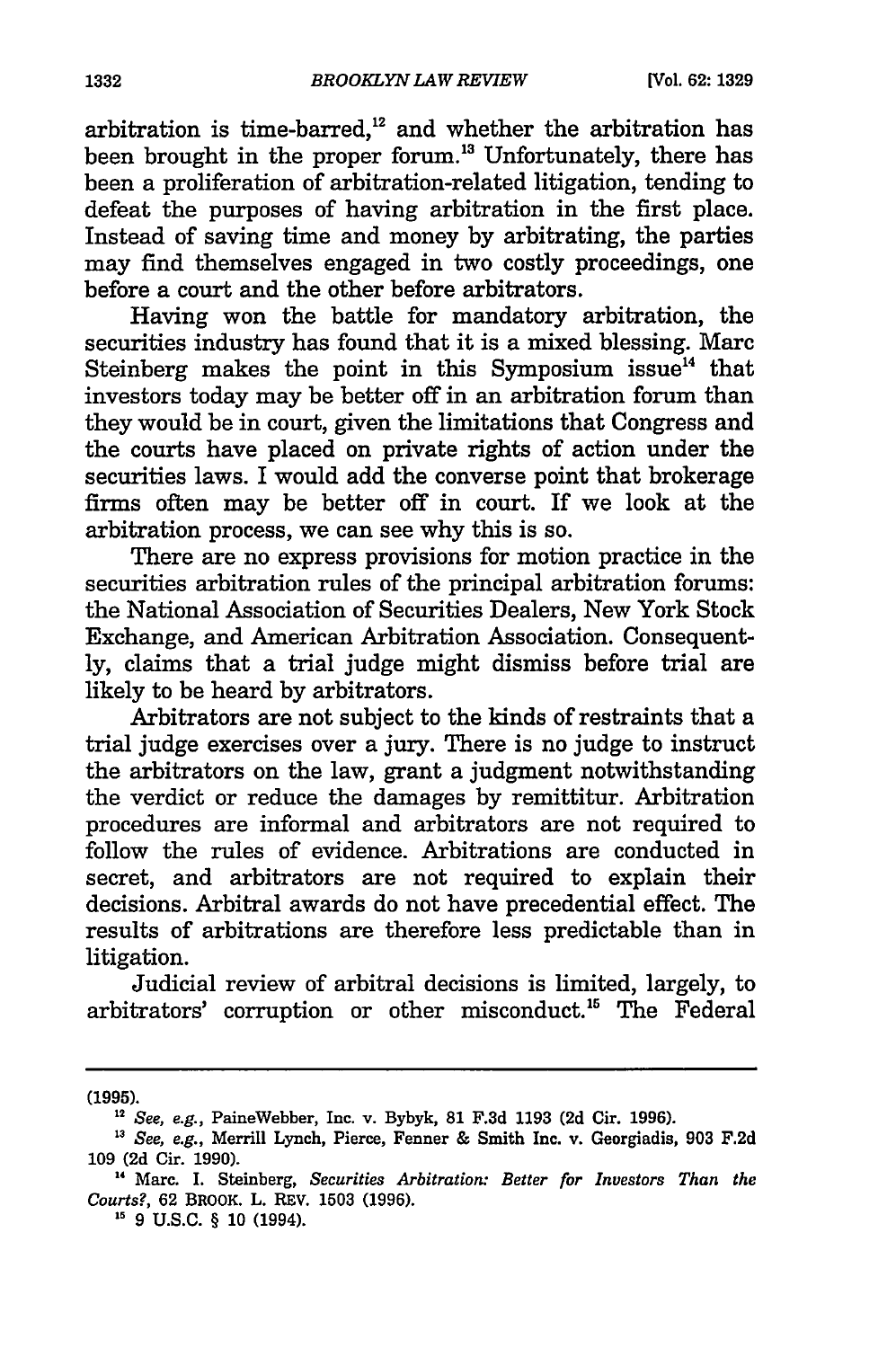Arbitration Act does not permit a court to vacate an arbitrator's decision simply because it is based on a mistake of fact or law."6 *McMahon* was based on the precept that mandatory arbitration should not alter the substantive rights that the parties would have if they were in litigation. In theory, only the forum changes, not the substantive law. However, because of the narrow scope of judicial review, no mechanism exists to enforce that precept. Thus, unlike trial judges and juries, arbitrators are virtually unaccountable to any judicial or other supervisory entity.

Although many plaintiffs' lawyers would still prefer to bring a case before a jury than before a panel of arbitration, I believe that the special characteristics of arbitration that I have mentioned pose special problems for brokerage firms, which are usually the defendants in disputes with their customers. The lack of predictability of arbitrations and the absence of constraints on arbitrators have been factors behind the efforts of brokerage firms to persuade the courts to limit both the authority of the arbitrators and the scope of matters that are arbitrable.

Some litigation in connection with arbitrations is inevitable, but much of it serves neither the goals of efficient dispute resolution nor of investor protection. In some instances, investors have been required to litigate in more than one federal district, at the trial and appellate levels, before being able to have their substantive claims heard by arbitrators.<sup>17</sup> If arbitration is to fulfill its purpose as a useful alternative dispute resolution mechanism, arbitrators should be given as much authority as possible to decide the collateral issues that arise in the course of arbitration proceedings. Litigation of issues collateral to arbitrations should be discouraged.

The Supreme Court has repeatedly stated that there is a strong federal policy favoring arbitration, and any doubts about the scope of an arbitration agreement must be resolved in favor of arbitration."8 Nevertheless, arbitrators should not

**<sup>&#</sup>x27;"** Miller v. Prudential Bache Sec., Inc., 884 **F.2d 128, 130** (4th Cir. **1989).**

**<sup>17</sup>**See, e.g., Merrill Lynch, Pierce, Fenner **&** Smith, Inc. v. Lauer, 49 **F.3d 323** (7th Cir. 1995); PaineWebber, Inc. v. Hofmann, 984 F.2d 1372 **(3d** Cir. **1993). <sup>18</sup>**Moses H. Cone Memorial Hosp. v. Mercury Constr. Corp., 460 **U.S. 1,** <sup>24</sup>

<sup>(1983);</sup> see Volt Info. Sciences, Inc. v. Board of Trustees of Leland Stanford Junior